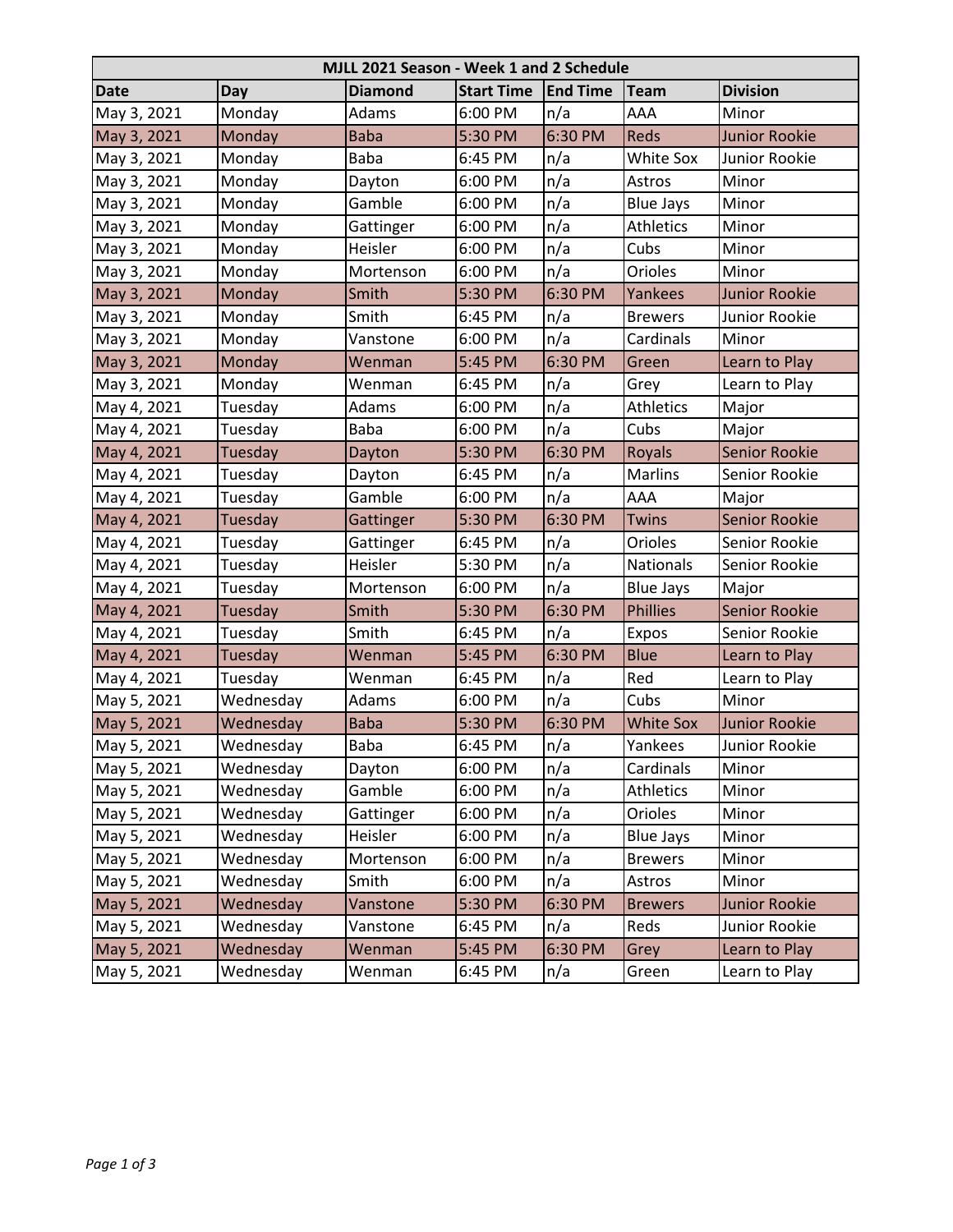| MJLL 2021 Season - Week 1 and 2 Schedule |                |                |                   |                 |                  |                      |  |
|------------------------------------------|----------------|----------------|-------------------|-----------------|------------------|----------------------|--|
| <b>Date</b>                              | Day            | <b>Diamond</b> | <b>Start Time</b> | <b>End Time</b> | Team             | <b>Division</b>      |  |
| May 6, 2021                              | Thursday       | Adams          | 6:00 PM           | n/a             | AAA              | Minor                |  |
| May 6, 2021                              | Thursday       | <b>Baba</b>    | 6:00 PM           | n/a             | <b>Athletics</b> | Major                |  |
| May 6, 2021                              | Thursday       | Dayton         | 5:30 PM           | n/a             | Expos            | Senior Rookie        |  |
| May 6, 2021                              | Thursday       | Dayton         | 6:45 PM           | n/a             | Phillies         | Senior Rookie        |  |
| May 6, 2021                              | Thursday       | Gamble         | 6:00 PM           | n/a             | AAA              | Major                |  |
| May 6, 2021                              | Thursday       | Gattinger      | 5:30 PM           | n/a             | Twins            | Senior Rookie        |  |
| May 6, 2021                              | Thursday       | Mortenson      | 5:30 PM           | 6:30 PM         | <b>Nationals</b> | <b>Senior Rookie</b> |  |
| May 6, 2021                              | Thursday       | Mortenson      | 6:45 PM           | n/a             | Royals           | Senior Rookie        |  |
| May 6, 2021                              | Thursday       | Smith          | 5:30 PM           | n/a             | Orioles          | Senior Rookie        |  |
| May 6, 2021                              | Thursday       | Smith          | 6:45 PM           | n/a             | Marlins          | Senior Rookie        |  |
| May 6, 2021                              | Thursday       | Wenman         | 5:45 PM           | 6:30 PM         | Red              | Learn to Play        |  |
| May 6, 2021                              | Thursday       | Wenman         | 6:45 PM           | n/a             | Blue             | Learn to Play        |  |
| May 7, 2021                              | Friday         | <b>Baba</b>    | 6:00 PM           | n/a             | <b>Blue Jays</b> | Major                |  |
| May 7, 2021                              | Friday         | Gamble         | 6:00 PM           | n/a             | <b>Brewers</b>   | Minor                |  |
| May 7, 2021                              | Friday         | Mortenson      | 6:00 PM           | n/a             | Cubs             | Major                |  |
| May 10, 2021                             | Monday         | Adams          | 6:00 PM           | n/a             | AAA              | Minor                |  |
| May 10, 2021                             | Monday         | <b>Baba</b>    | 5:30 PM           | 6:30 PM         | Reds             | <b>Junior Rookie</b> |  |
| May 10, 2021                             | Monday         | <b>Baba</b>    | 6:45 PM           | n/a             | Yankees          | Junior Rookie        |  |
| May 10, 2021                             | Monday         | Dayton         | 6:00 PM           | n/a             | Cubs             | Minor                |  |
| May 10, 2021                             | Monday         | Gamble         | 6:00 PM           | n/a             | Athletics        | Minor                |  |
| May 10, 2021                             | Monday         | Gattinger      | 6:00 PM           | n/a             | <b>Blue Jays</b> | Minor                |  |
| May 10, 2021                             | Monday         | Heisler        | 6:00 PM           | n/a             | Astros           | Minor                |  |
| May 10, 2021                             | Monday         | Mortenson      | 6:00 PM           | n/a             | <b>Brewers</b>   | Minor                |  |
| May 10, 2021                             | Monday         | Smith          | 5:30 PM           | 6:30 PM         | <b>Brewers</b>   | <b>Junior Rookie</b> |  |
| May 10, 2021                             | Monday         | Smith          | 6:45 PM           | n/a             | White Sox        | Junior Rookie        |  |
| May 10, 2021                             | Monday         | Vanstone       | 6:00 PM           | n/a             | Cardinals        | Minor                |  |
| May 10, 2021                             | Monday         | Wenman         | 5:45 PM           | 6:30 PM         | Grey             | Learn to Play        |  |
| May 10, 2021                             | Monday         | Wenman         | 6:45 PM           | n/a             | Green            | Learn to Play        |  |
| May 11, 2021                             | Tuesday        | Adams          | 6:00 PM           | n/a             | Cubs             | Major                |  |
| May 11, 2021                             | Tuesday        | <b>Baba</b>    | 5:30 PM           | 6:30 PM         | Expos            | Senior Rookie        |  |
| May 11, 2021                             | Tuesday        | Baba           | 6:45 PM           | n/a             | Phillies         | Senior Rookie        |  |
| May 11, 2021                             | <b>Tuesday</b> | Dayton         | 5:30 PM           | 6:30 PM         | <b>Twins</b>     | <b>Senior Rookie</b> |  |
| May 11, 2021                             | Tuesday        | Dayton         | 6:45 PM           | n/a             | Nationals        | Senior Rookie        |  |
| May 11, 2021                             | Tuesday        | Gamble         | 6:00 PM           | n/a             | AAA              | Major                |  |
| May 11, 2021                             | <b>Tuesday</b> | Heisler        | 5:30 PM           | 6:30 PM         | <b>Marlins</b>   | <b>Senior Rookie</b> |  |
| May 11, 2021                             | Tuesday        | Heisler        | 6:45 PM           | n/a             | Royals           | Senior Rookie        |  |
| May 11, 2021                             | Tuesday        | Mortenson      | 6:00 PM           | n/a             | <b>Blue Jays</b> | Major                |  |
| May 11, 2021                             | <b>Tuesday</b> | Wenman         | 5:45 PM           | 6:30 PM         | Red              | Learn to Play        |  |
| May 11, 2021                             | Tuesday        | Wenman         | 6:45 PM           | n/a             | Blue             | Learn to Play        |  |